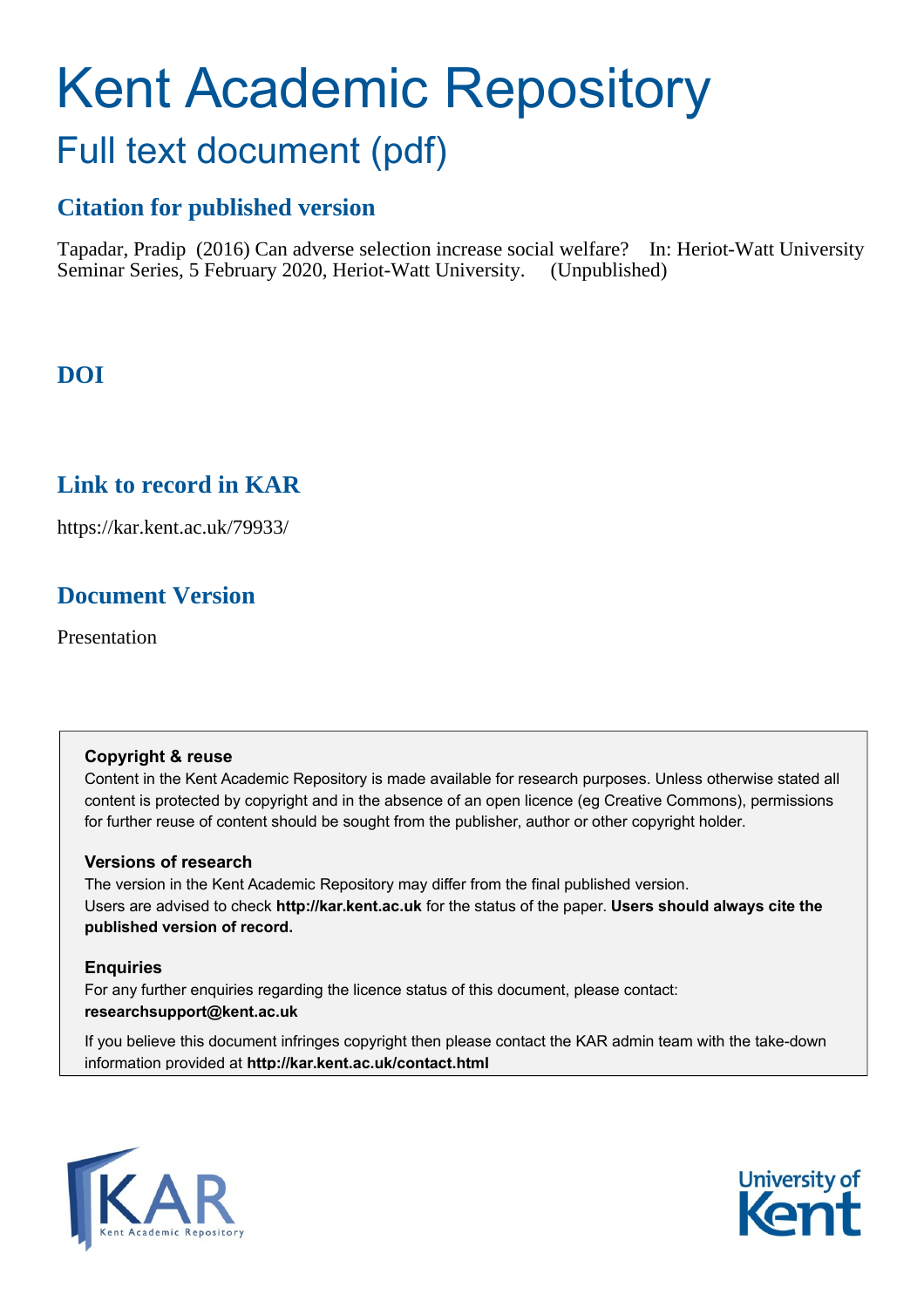# Can adverse selection increase social welfare?

#### Pradip Tapadar

University of Kent

February, 2020

P Tapadar (University of Kent) Can adverse selection increase social welfare? February, 2020 1/26

4 □ ▶

×.

 $QQQ$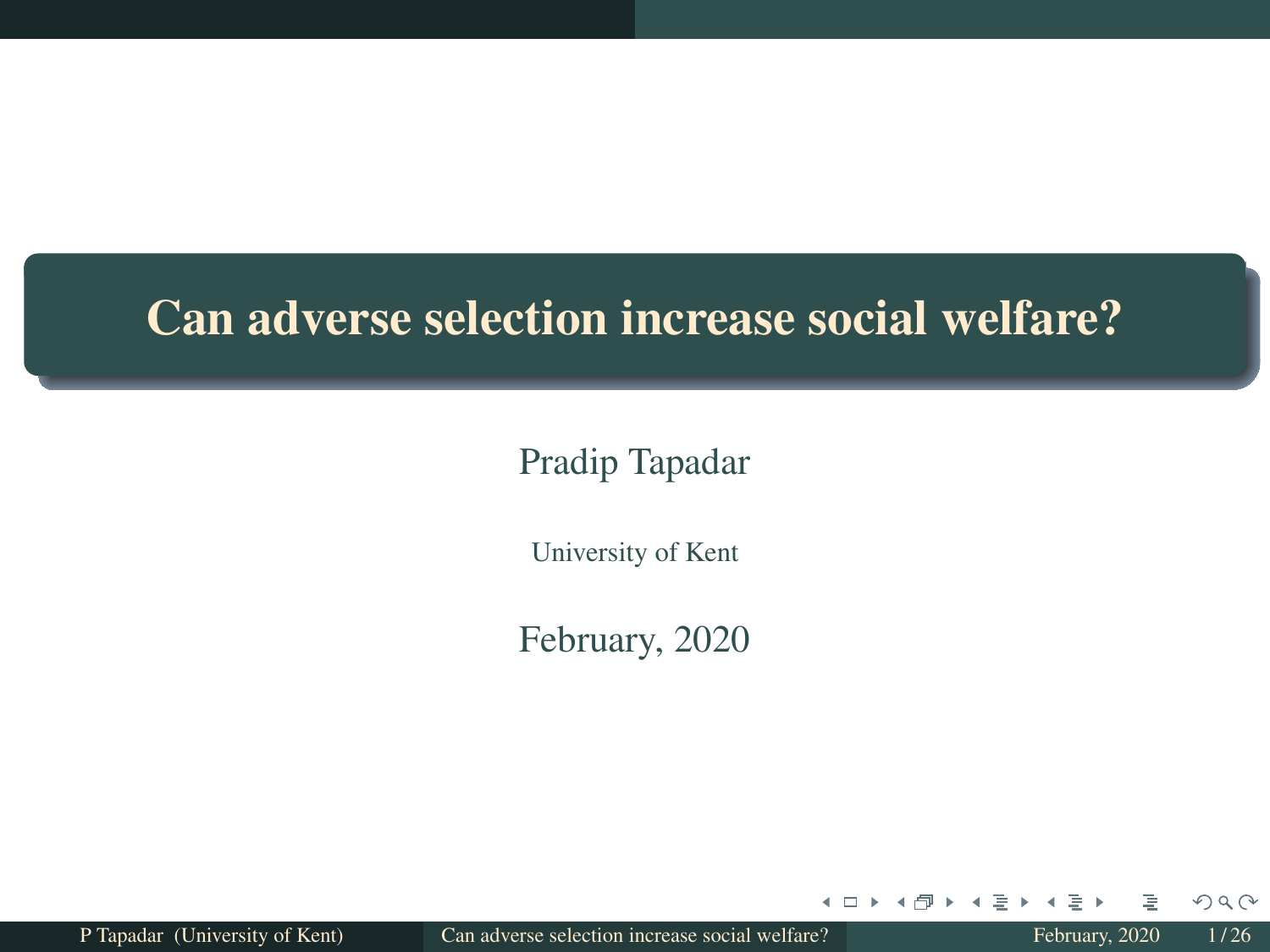# Background

#### Adverse selection:

If insurers cannot charge **risk-differentiated** premiums, then:

- higher risks buy more insurance, lower risks buy less insurance,
- raising the **pooled** price of insurance,
- lowering the demand for insurance,

usually portrayed as a bad outcome, both for insurers and for society.

#### In practice:

Policymakers often see merit in restricting insurance risk classification

- EU ban on using gender in insurance underwriting.
- Moratoria on the use of genetic test results in underwriting.

#### Question:

How can we reconcile theory with practice?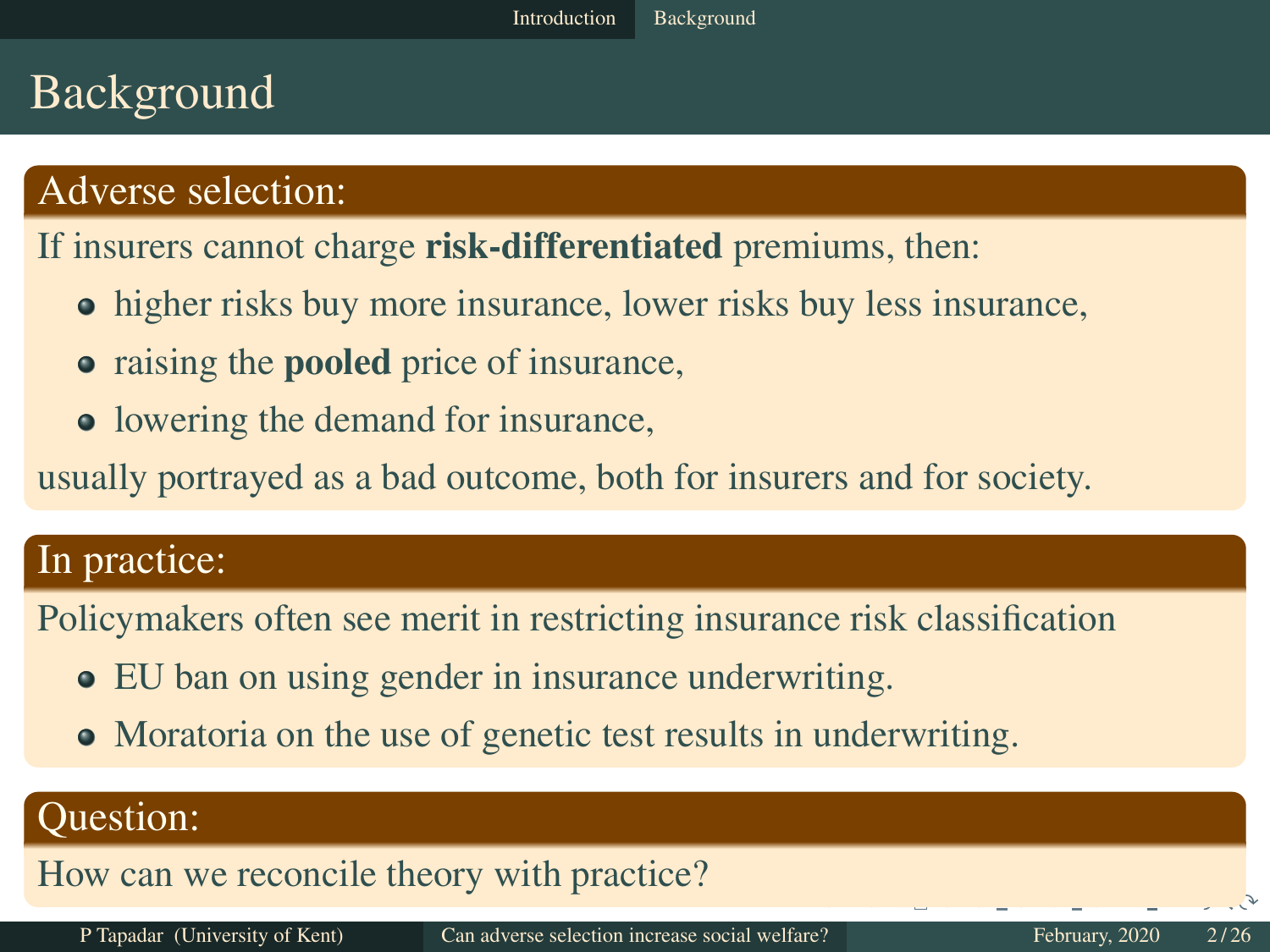## Motivation: Two risk-groups  $\mu_L = 0.01$  and  $\mu_H = 0.04$

Scenario 1: No adverse selection: Risk-differentiated premiums:  $\pi_L = 0.01$  and  $\pi_H = 0.04$ 



Scenario 2: Some adverse selection: Pooled premiums:  $\pi_L = \pi_H = 0.028$ 

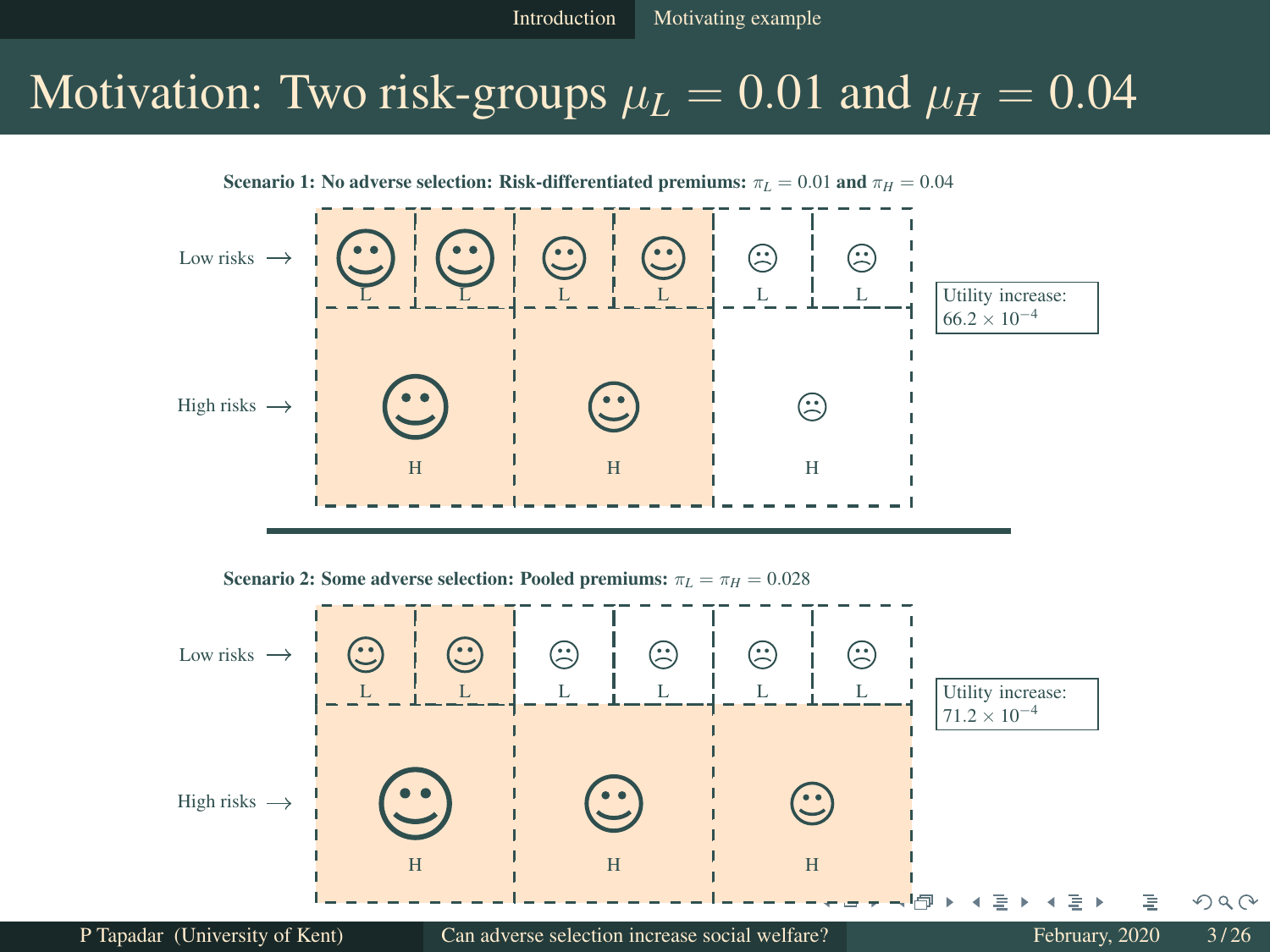# **Contents**

- $\bullet$ Introduction
- Insurance demand
- $\bullet$ Insurance market
- Social welfare
- Conclusions

 $\leftarrow$   $\Box$   $\rightarrow$ 

- 4

同 ▶ ◀ ヨ ▶

 $\epsilon$  $\Rightarrow$   $\rightarrow$   $QQQ$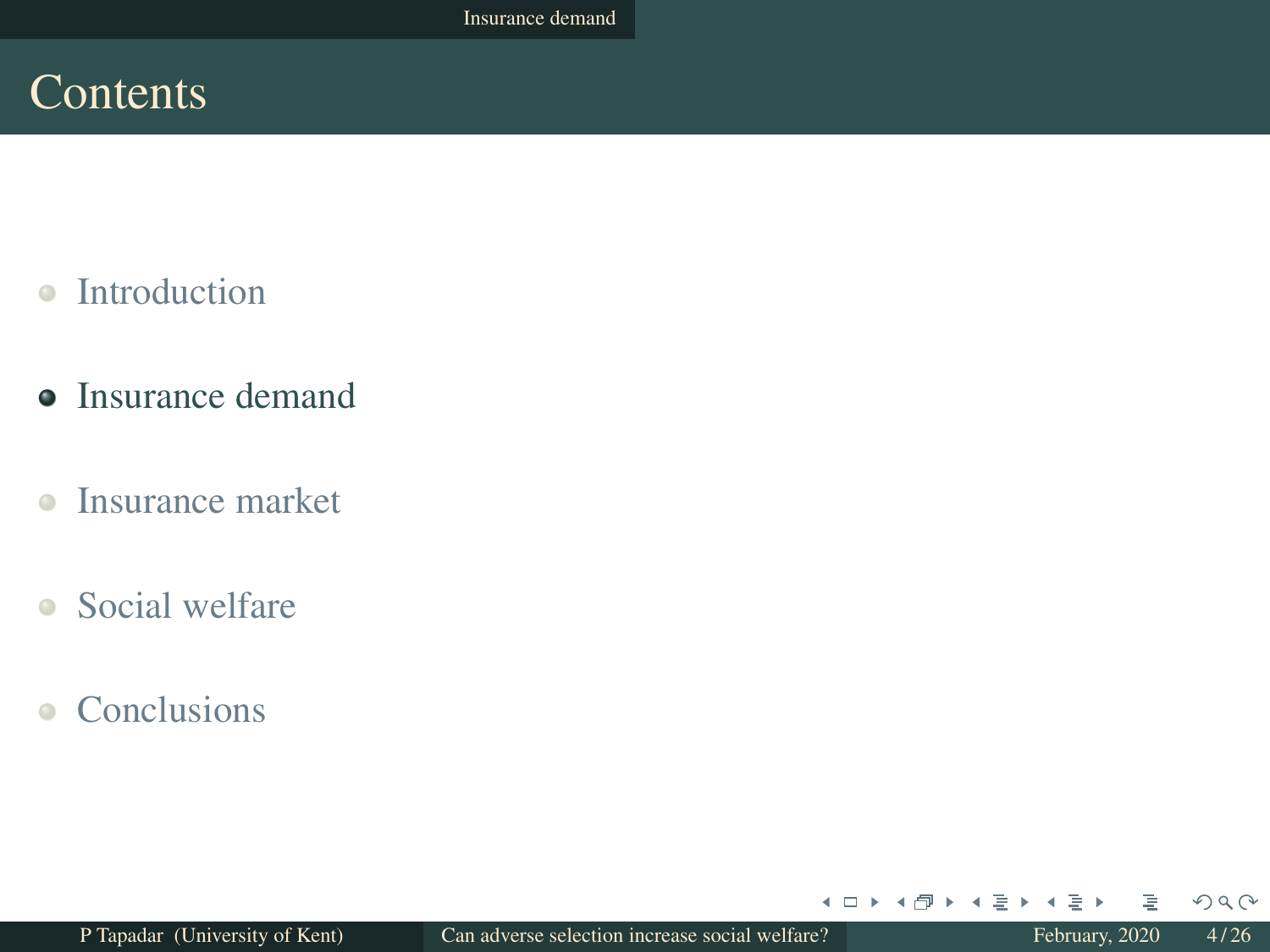# Why do people buy insurance?

#### Assumptions

#### Consider an individual with

- an initial wealth *W*,
- exposed to the risk of loss *L*,
- $\bullet$  with probability  $\mu$ ,
- utility of wealth  $u(w)$ , with  $u'(w) > 0$ , and
- an opportunity to insure at premium rate  $\pi$ .

+ □

 $\Omega$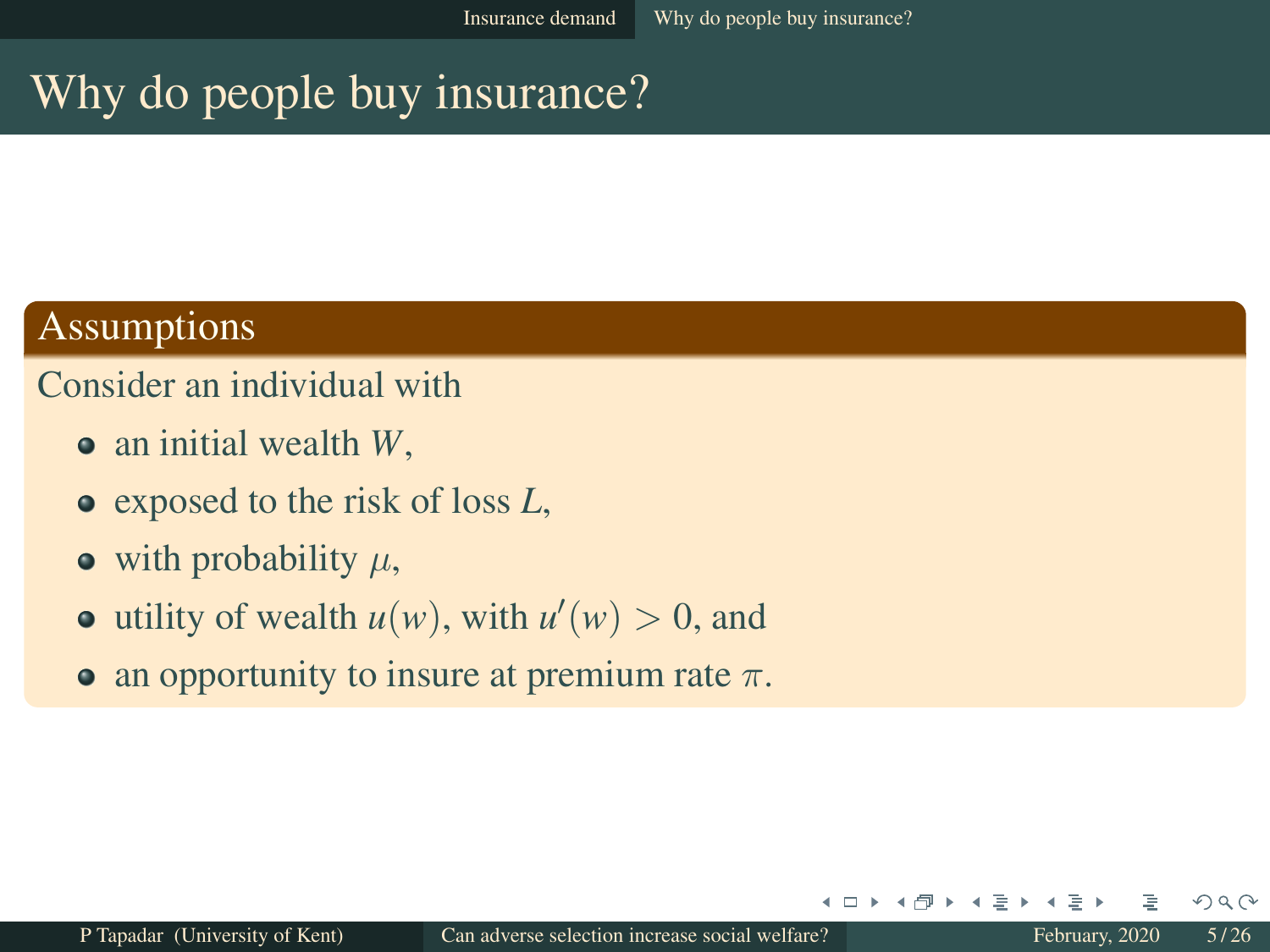# Utility of wealth and insurance purchasing decision



4 0 8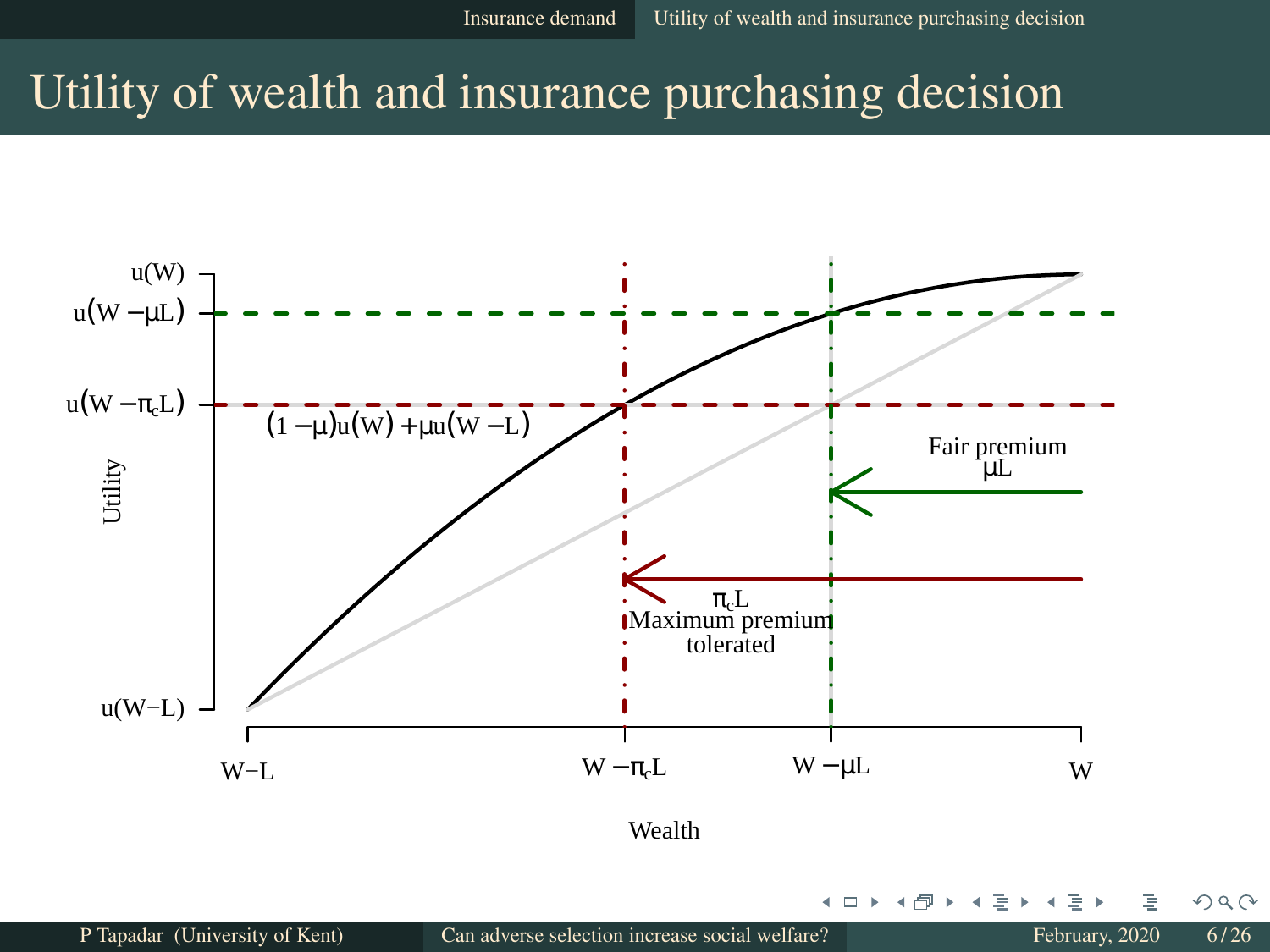# Heterogeneity

#### Simplest model:

If everybody has exactly the same  $W$ ,  $L$ ,  $\mu$  and  $u(\cdot)$ , then:

- All will buy insurance if  $\pi < \pi_c$ .
- None will buy insurance if  $\pi > \pi_c$ .

Reality: Not all will buy insurance even at fair premium.

#### Heterogeneity:

- Even if individuals are **homogeneous** in terms of underlying risk,
- **•** they can still be **heterogeneous** in terms of **risk-aversion** which is unobservable by insurers.

#### Source of randomness from insurers' perspective:

Utility of insurance of an individual chosen at random,  $u(W - \pi L)$ , is a random variable, *U<sup>I</sup>* .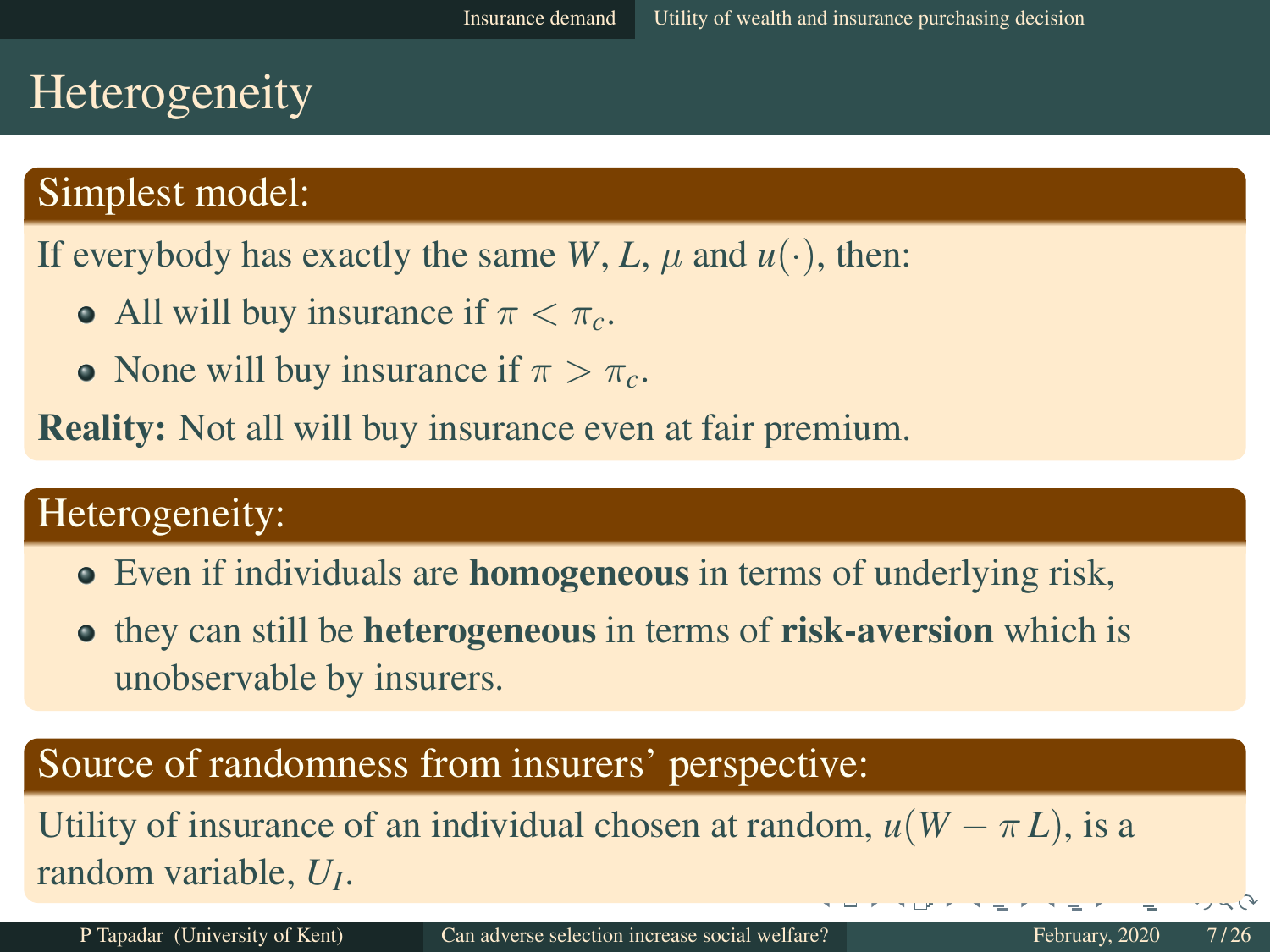# Demand for insurance

#### Standardisation

As certainty equivalent is invariant to positive affine transformations, we assume  $u(W) = 1$  and  $u(W - L) = 0$  for all individuals.

#### Insurance purchasing decision:

Given a premium  $\pi$ , an individual will purchase insurance if:

$$
\underline{u(W-\pi L)} > (1-\mu) u(W) + \mu u(W-L) = (1-\mu).
$$

Utility with insurance

Utility without insurance

4 □ ▶

#### Demand as a function of premium:

Given a premium  $\pi$ , insurance demand,  $d(\pi)$ , is:

$$
d(\pi) = P[U_I > 1 - \mu].
$$

 $OQ$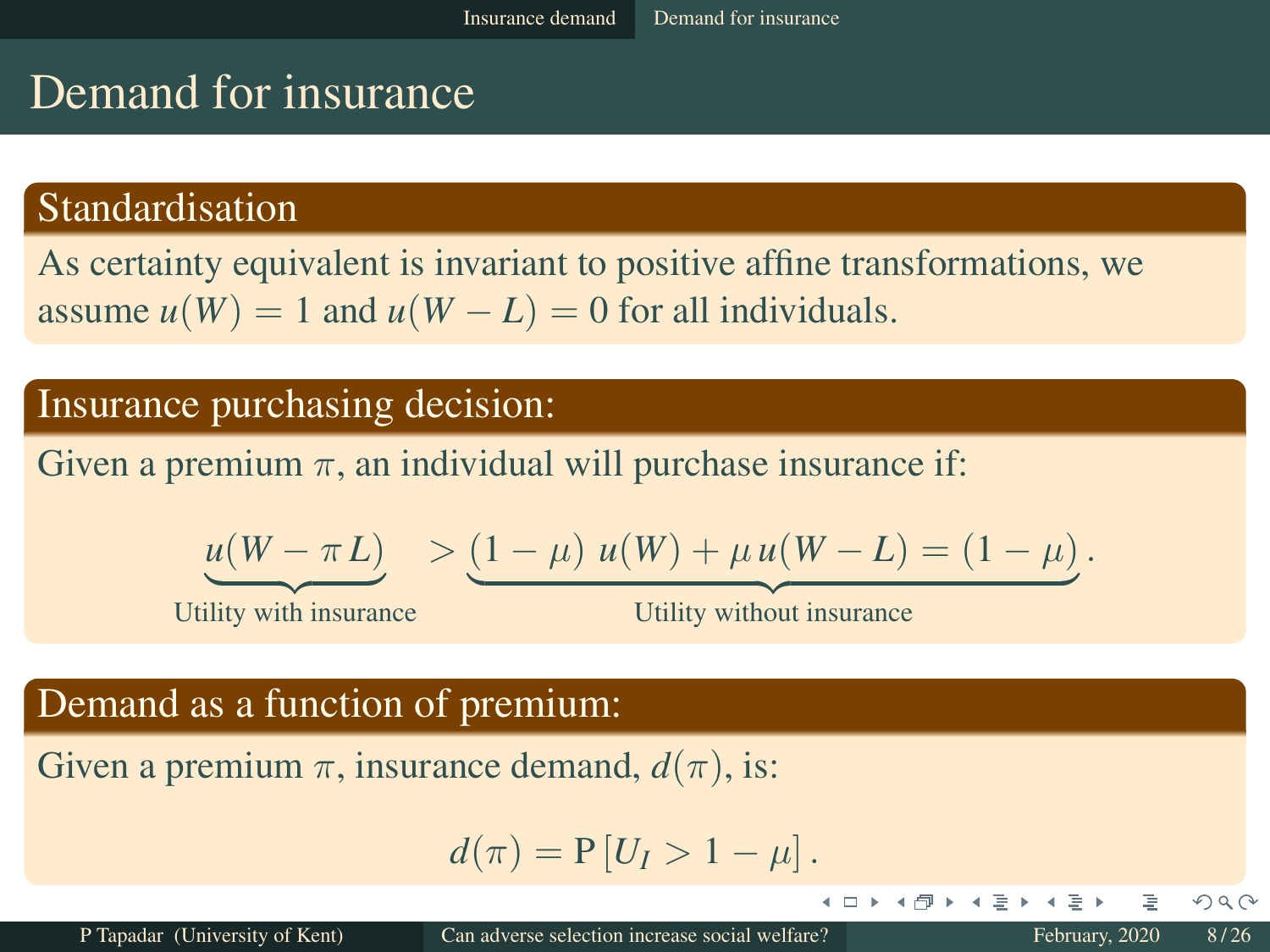# Demand for insurance



Wealth

4 □ ▶

×. ∍ × ∍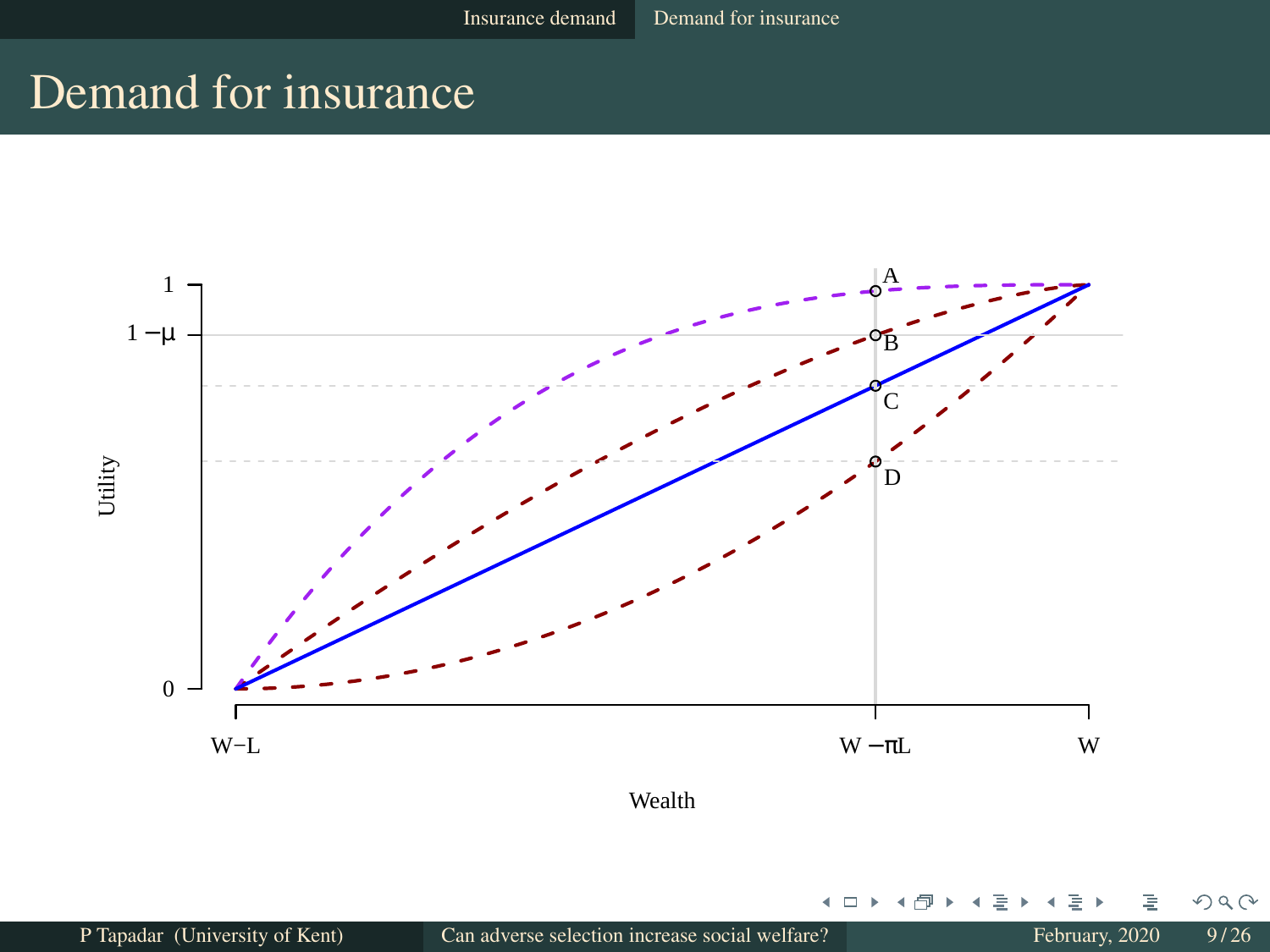# Demand for insurance

#### Small premium assumption

For small premium amounts  $\pi L$  (compared to initial wealth *W*), the utility functions over  $(W - \pi L, W)$  can be approximated by a straight line, i.e.:

$$
u(W - \pi L) \approx u(W) - \pi L u'(W) = 1 - \pi L u'(W) = 1 - \pi \gamma,
$$

where  $\gamma = L u'(W)$  can be interpreted as a risk preferences index.

#### Insurance purchasing decision:

Under this assumption, an individual will purchase insurance if:

$$
u(W - \pi L) > (1 - \mu) \Leftrightarrow 1 - \pi \gamma > 1 - \mu \Leftrightarrow \gamma < \frac{\mu}{\pi}.
$$

#### Demand as a function of premium:

Given a premium  $\pi$ , insurance demand,  $d(\pi)$ , is:

$$
d(\pi) = P[U_I > 1 - \mu] = P\left[\Gamma < \frac{\mu}{\pi}\right].
$$

Note: Insurers cannot observe individual  $\gamma$ , so  $\Gamma$  is a random variable.

P Tapadar (University of Kent) Can adverse selection increase social welfare? February, 2020 10/26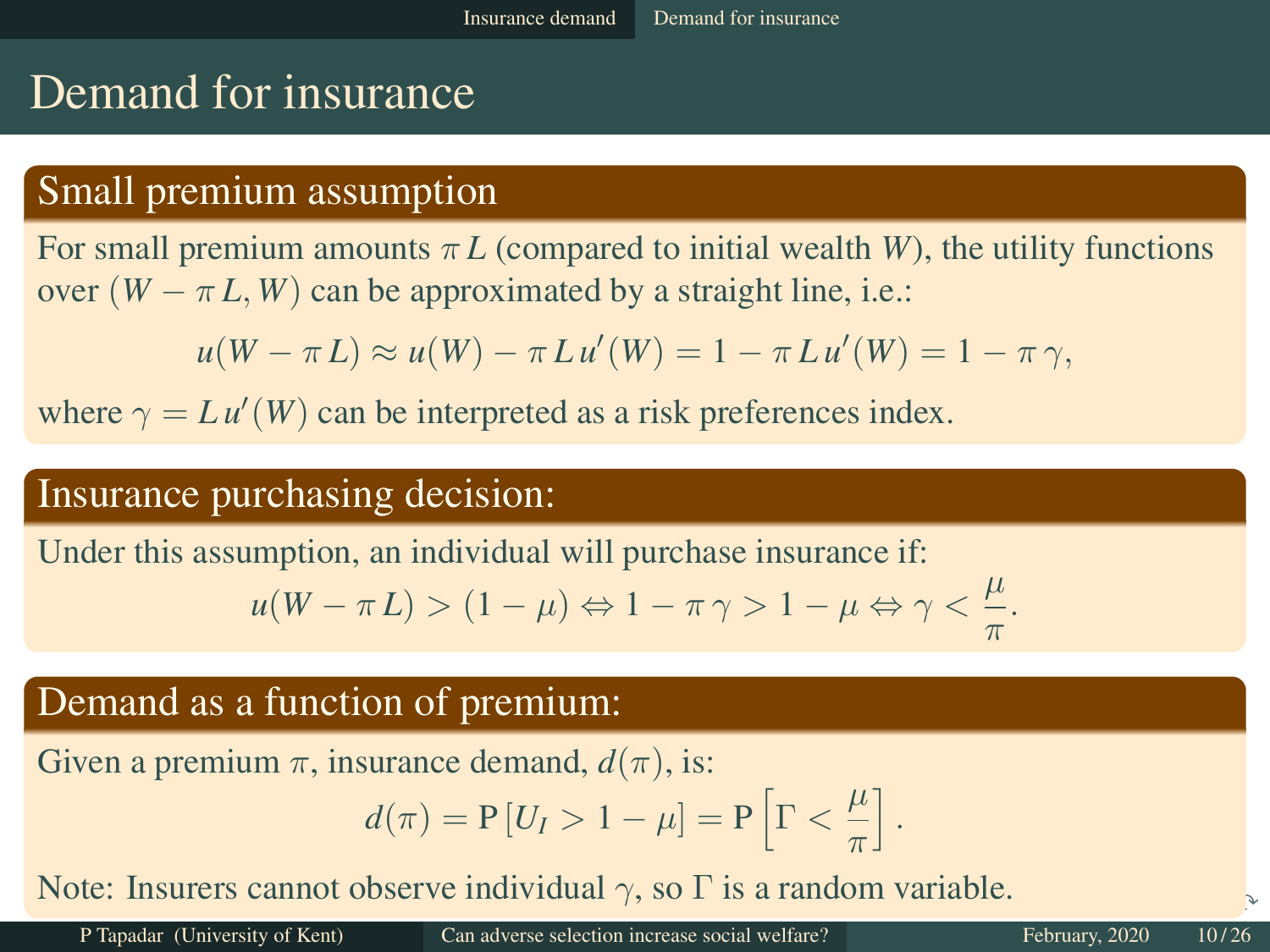# Example: Iso-elastic demand

#### Constant demand elasticity

If demand for insurance can be modelled as<sup>1</sup>:

$$
d(\pi) = \tau \left(\frac{\mu}{\pi}\right)^{\lambda}, \quad \text{(subject to a cap of 1)}
$$

then elasticity of demand is a constant:

$$
\epsilon(\pi) = -\frac{\partial \log d(\pi)}{\partial \log \pi} = \lambda.
$$

<sup>1</sup>Assumptions:

$$
u(w) = \left[\frac{w - (W - L)}{L}\right]^\gamma,
$$
  
\n
$$
F_{\Gamma}(\gamma) = P[\Gamma \le \gamma] = \begin{cases} 0 & \text{if } \gamma < 0 \\ \tau \gamma^{\lambda} & \text{if } 0 \le \gamma \le (1/\tau)^{1/\lambda} \\ 1 & \text{if } \gamma > (1/\tau)^{1/\lambda}. \end{cases}
$$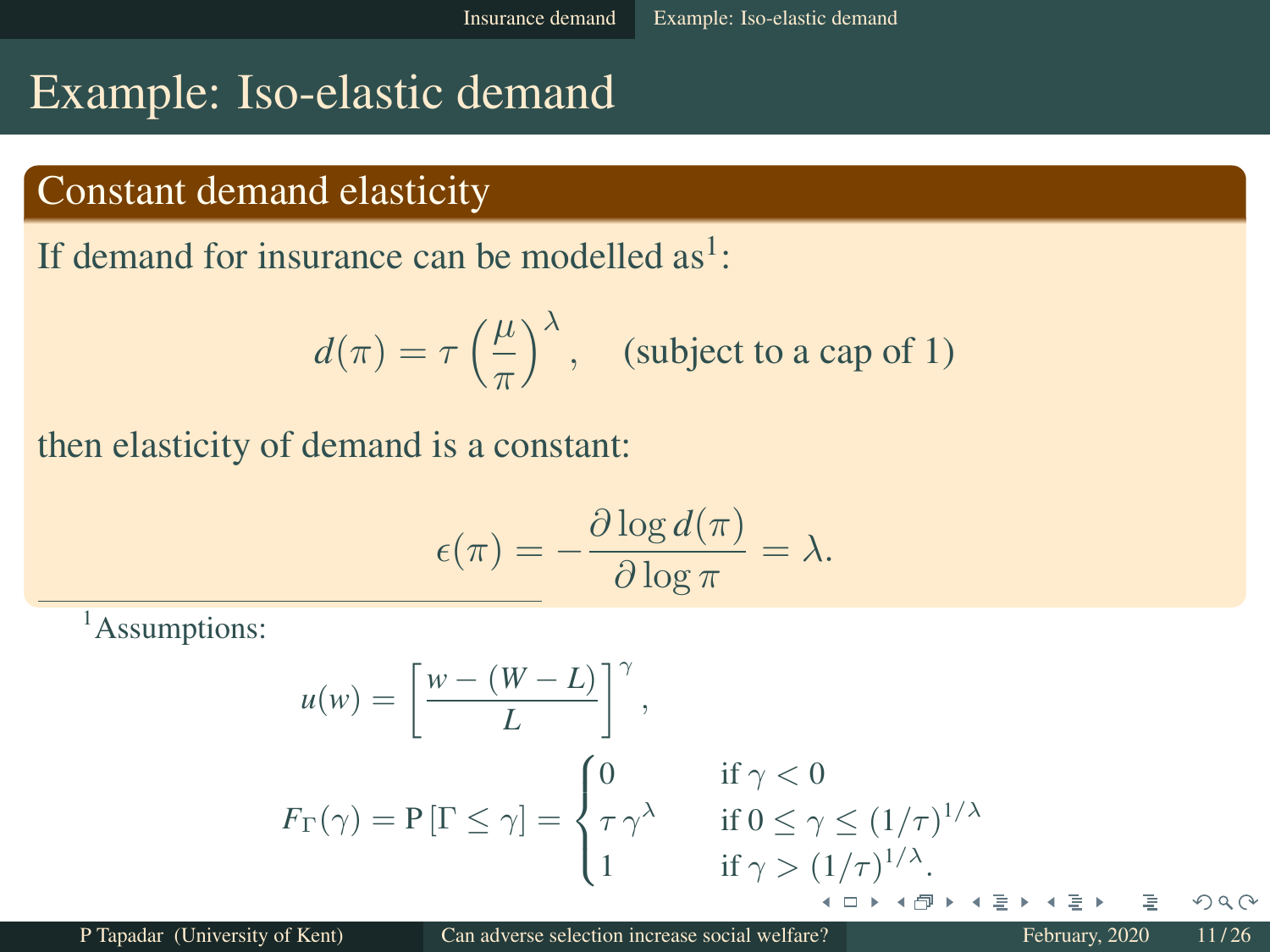# Example: Iso-elastic demand



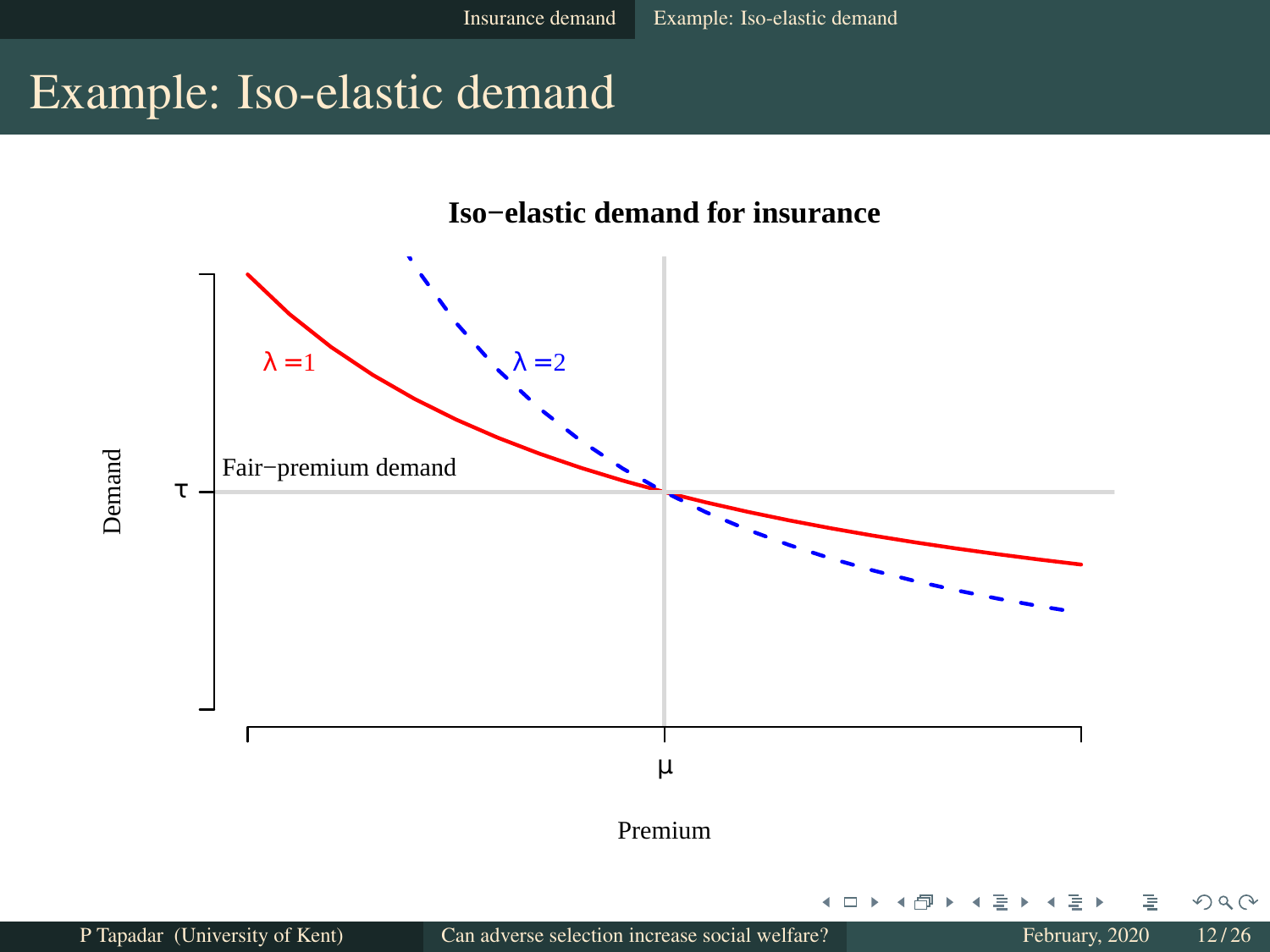## **Contents**

- $\bullet$ Introduction
- $\bullet$ Insurance demand
- Insurance market
- Social welfare
- Conclusions

 $\leftarrow$   $\Box$   $\rightarrow$ 

 $\rightarrow$  $\Box$   $\Rightarrow$ 

 $\rightarrow \equiv + +$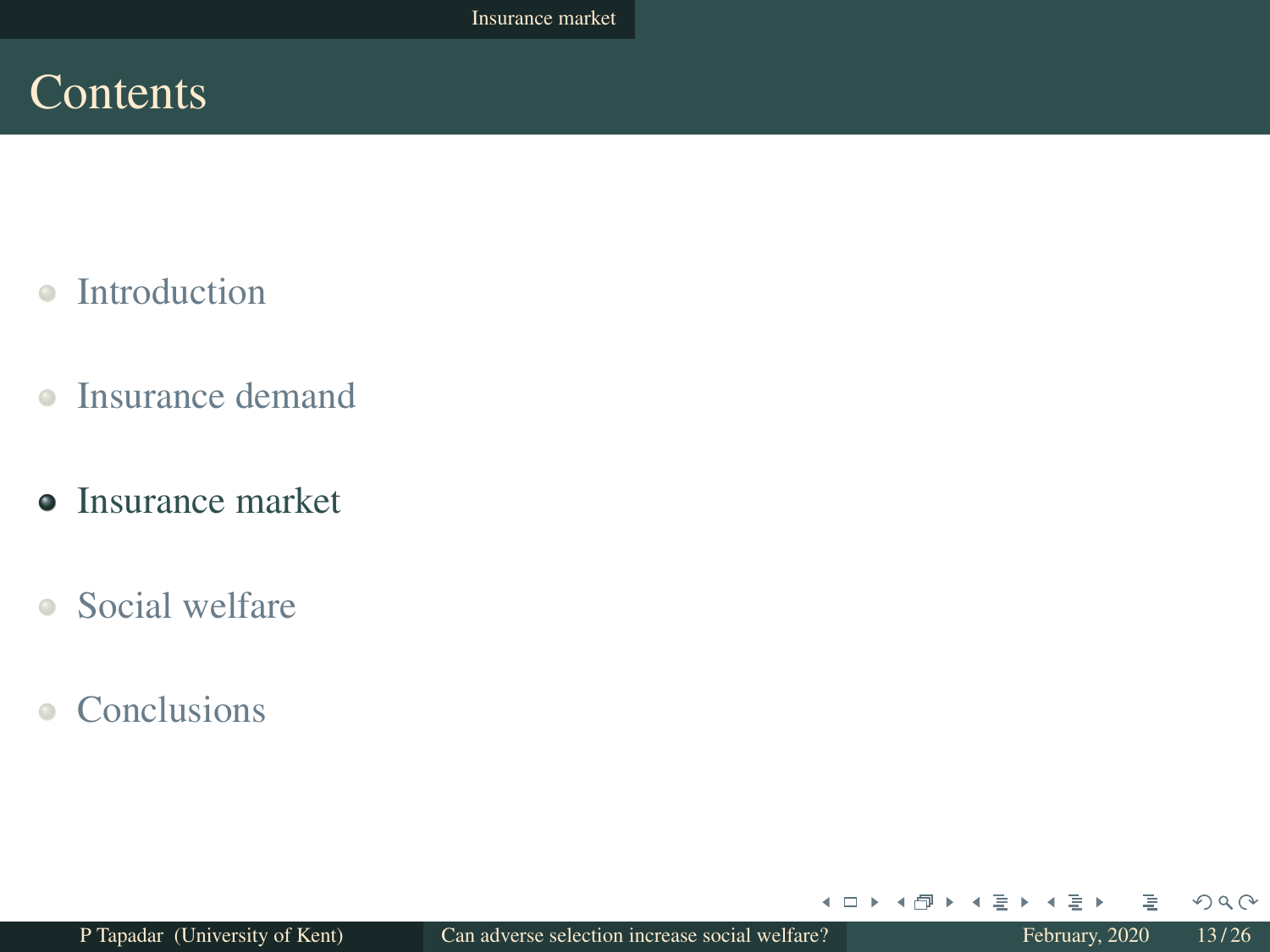# Insurance risk classification

#### Risk-groups

Suppose a population can be divided into 2 risk-groups where:

- risk of losses:  $\mu_1 < \mu_2$ ;
- $\bullet$  population proportions:  $p_1, p_2$ ;
- iso-elastic demand for a given premium,  $\pi$ :

$$
d_i(\pi) = \tau_i \left(\frac{\mu_i}{\pi}\right)^{\lambda_i}, \quad i = 1, 2;
$$

- fair-premium demand:  $\tau_i = d_i(\mu_i)$  for  $i = 1, 2$ ;
- **•** premiums offered:  $\pi_1$ ,  $\pi_2$ .

Note: The framework can be generalised for  $n > 2$  risk-groups.

 $\Omega$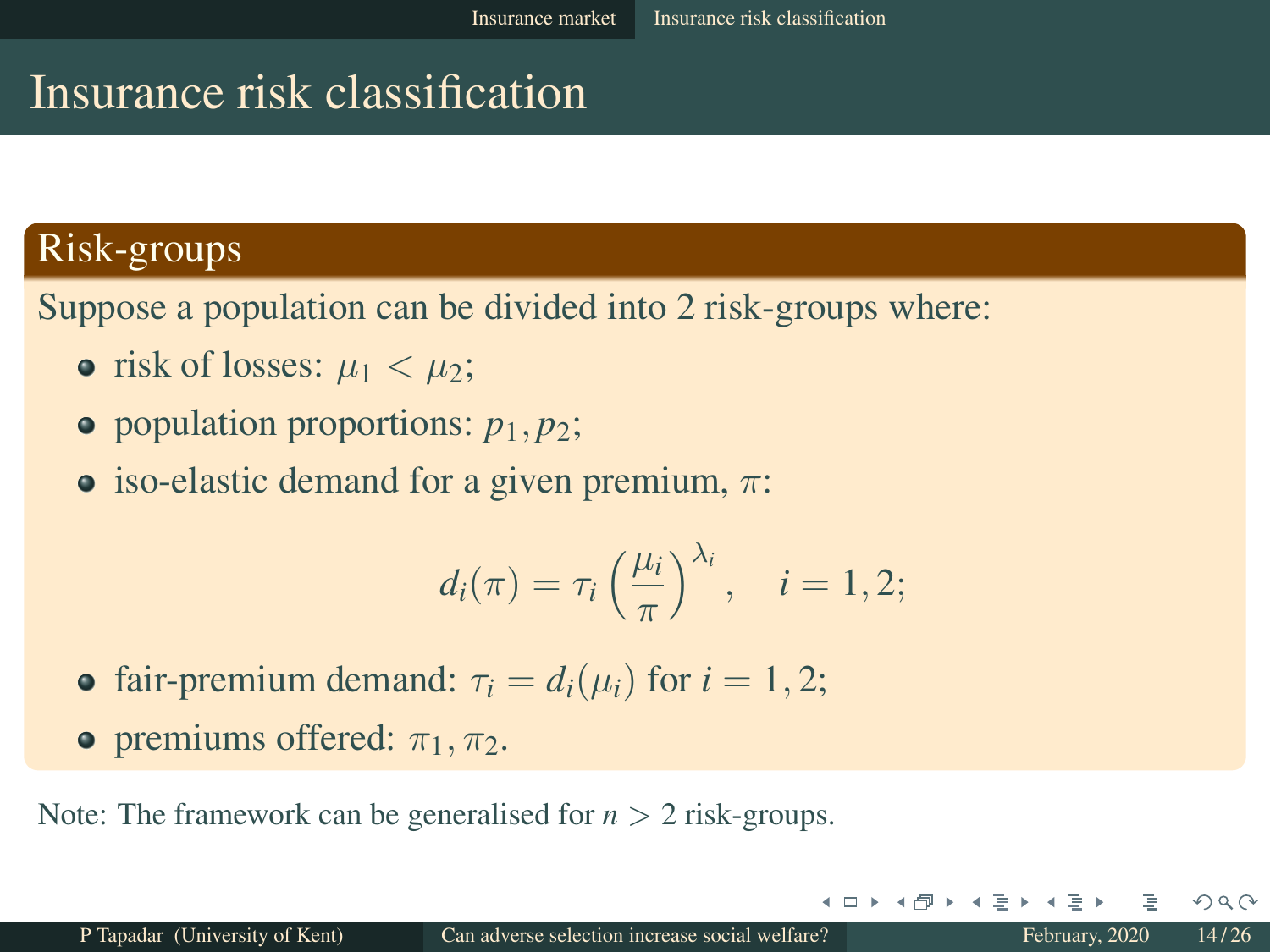# Market equilibrium

#### For a randomly chosen individual, define:

- $Q = I$  [Individual is insured];
- $X = I$  [Individual incurs a loss];
- $\Pi$  = Premium offered to the individual.

#### Simplifying assumption

The potential loss amount *L* is same for all individuals.

#### Expected premium, claim and market equilibrium

Market equilibrium:  $E[Q\Pi] = E[QX]$ , where, Expected premium:  $E[Q\Pi] = p_1 d_1(\pi_1) \pi_1 + p_2 d_2(\pi_2) \pi_2$ Expected claim:  $E[OX] = p_1 d_1(\pi_1) \mu_1 + p_2 d_2(\pi_2) \mu_2.$ 

 $4.17 \times$ 

 $\rightarrow$   $\oplus$   $\rightarrow$   $\rightarrow$   $\oplus$   $\rightarrow$   $\rightarrow$   $\oplus$   $\rightarrow$ 

 $OQ$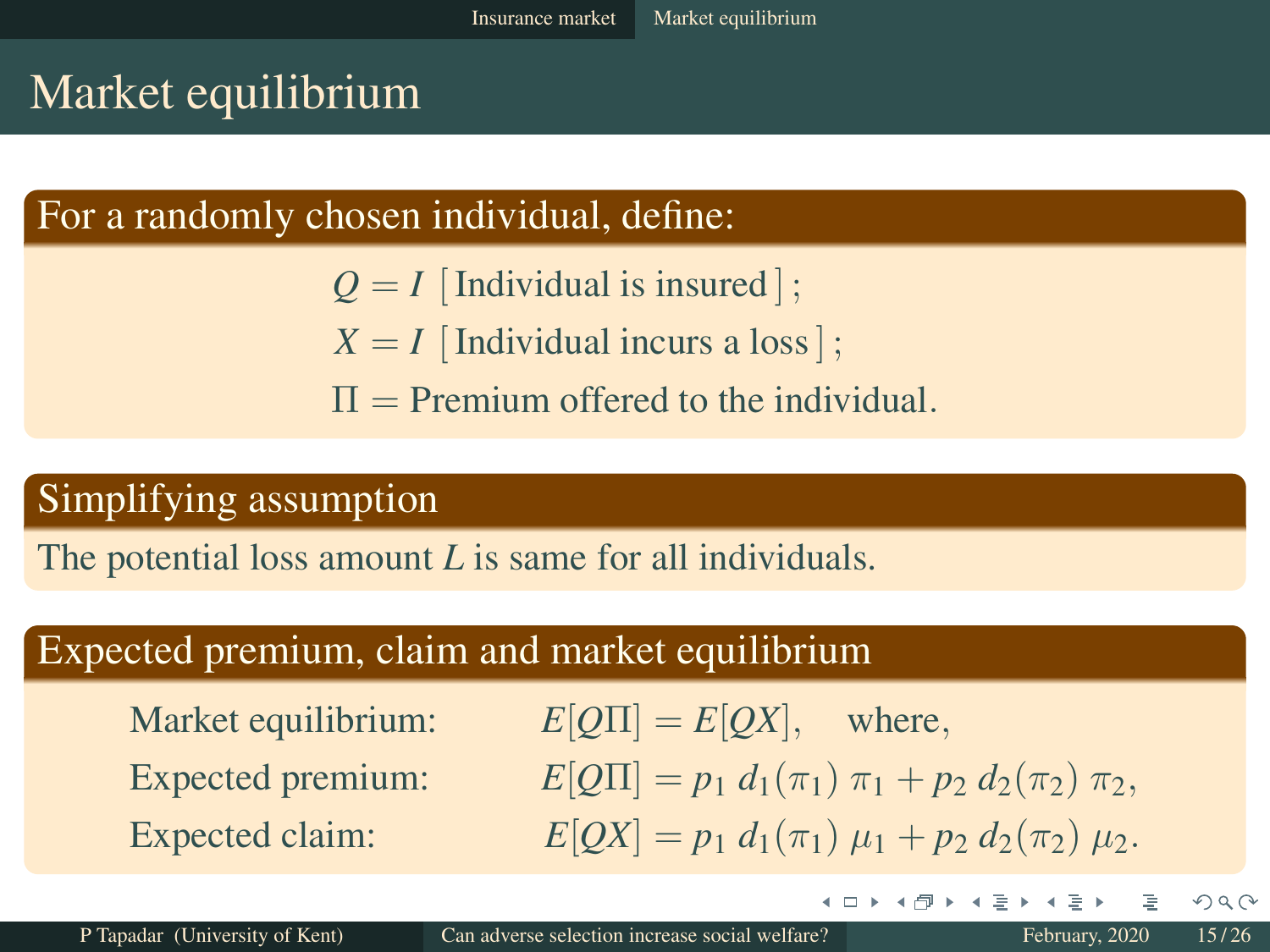# Risk-classification regimes

# Risk-differentiated premiums:  $\pi = (\mu_1, \mu_2)$

- **•** Equilibrium is achieved when  $\pi_1 = \mu_1$  and  $\pi_2 = \mu_2$ .
- No losses for insurers.
- No (actuarial/economic) adverse selection.

## Pooled premium:  $\pi = (\pi_0, \pi_0)$

If risk-classification is banned, insurers charge same premium  $\pi_0$  to both risk-groups.

- Market equilibrium  $\Rightarrow$  No losses for insurers!  $\Rightarrow$  No (actuarial) adverse selection.
- Pooled premium is greater than average premium charged under full risk classification  $\Rightarrow$  (Economic) adverse selection.
- $\bullet$  Aggregate demand (cover) is lower than under full risk classification  $\Rightarrow$ (Economic) adverse selection.

 $\left\{ \begin{array}{ccc} 1 & 0 & 0 \\ 0 & 1 & 0 \end{array} \right\}$  ,  $\left\{ \begin{array}{ccc} 0 & 0 & 0 \\ 0 & 0 & 0 \end{array} \right\}$ 

 $QQ$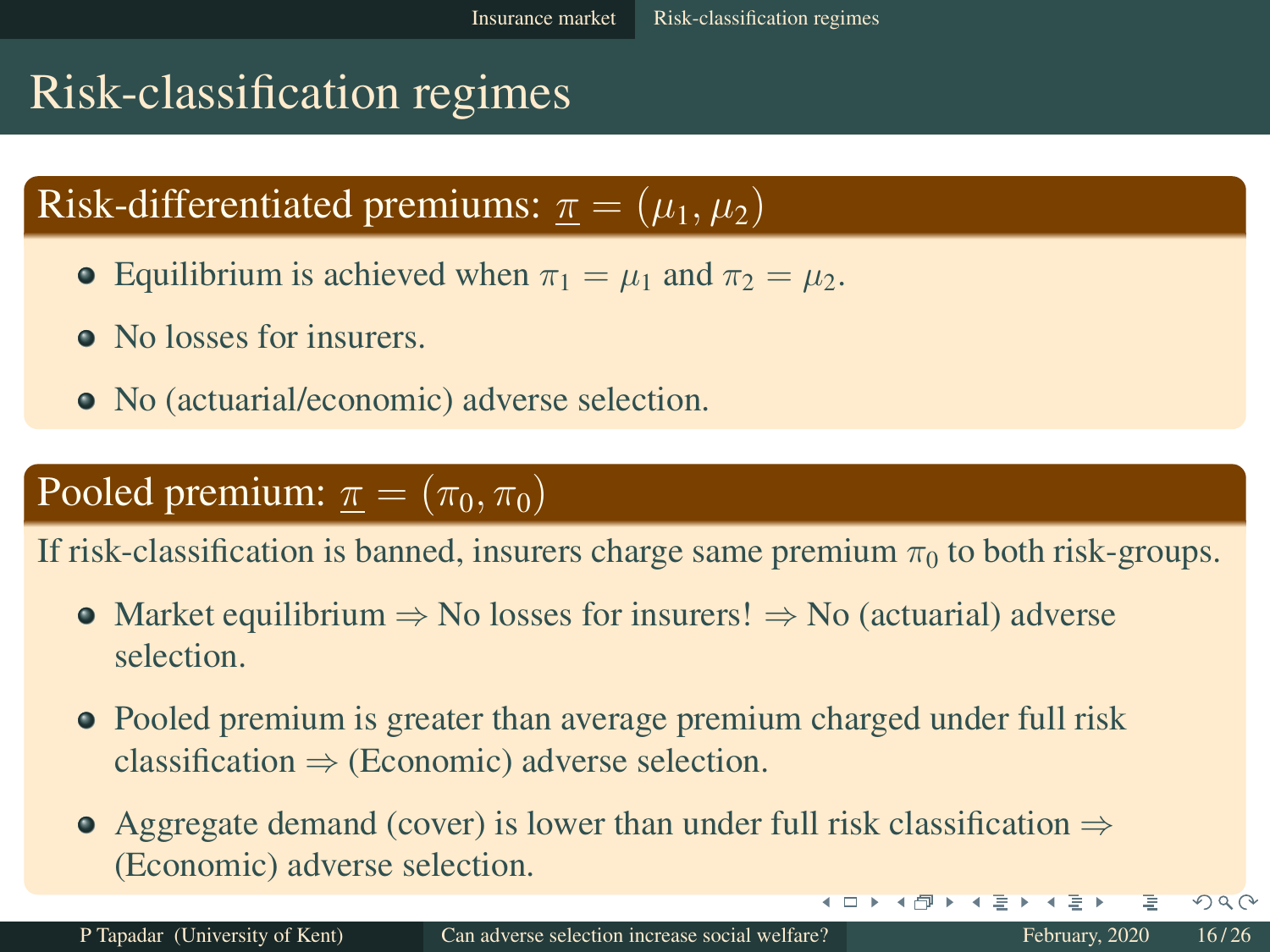## **Contents**

- $\bullet$ Introduction
- $\bullet$ Insurance demand
- $\bullet$ Insurance market
- Social welfare
- Conclusions

 $\leftarrow$   $\Box$ 

 $\rightarrow$ 一句  $\rightarrow$   $\equiv$   $\rightarrow$  $\blacktriangleleft$  $\Rightarrow$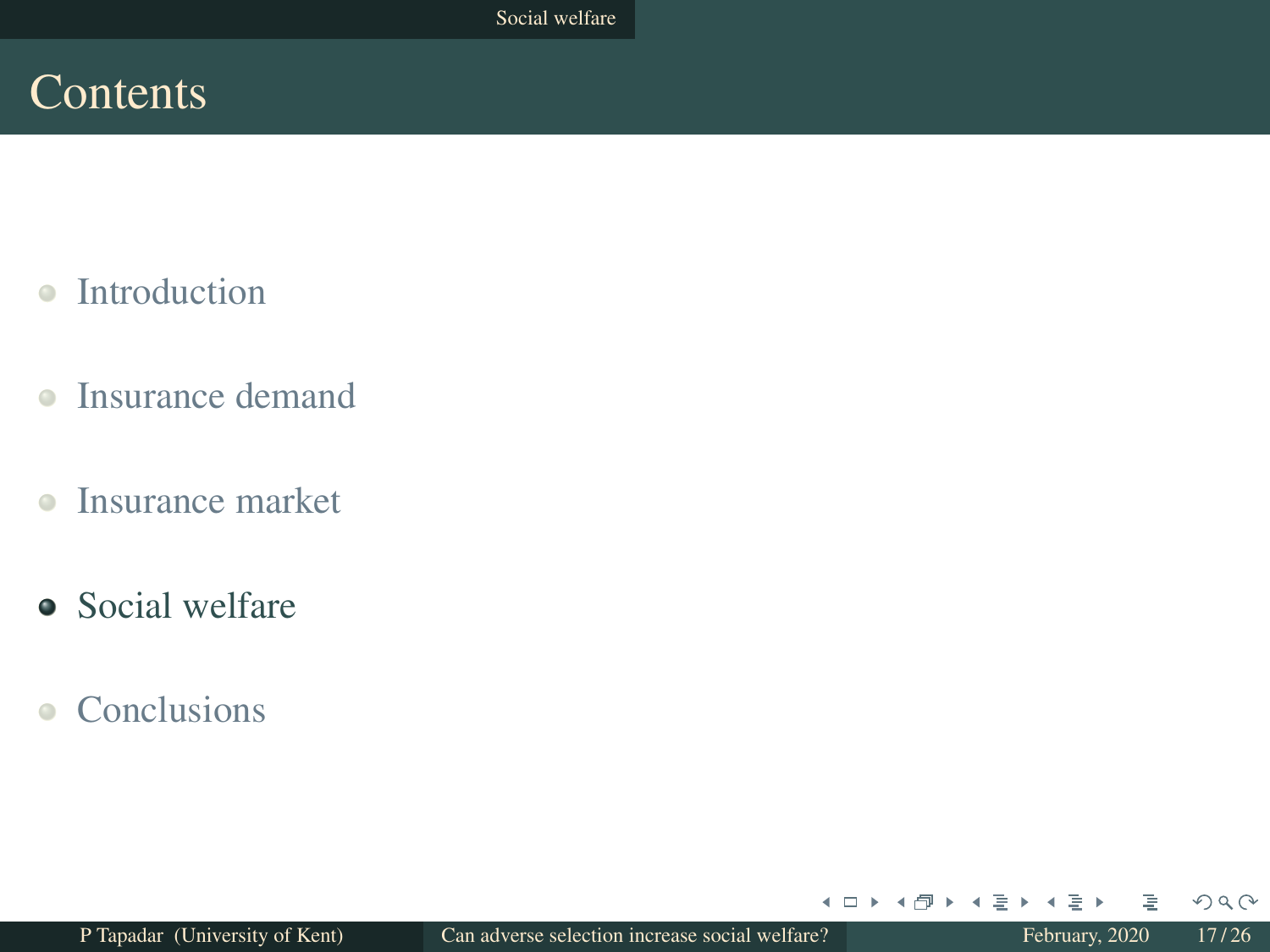# Social welfare

#### Definition (Social welfare)

For any premium regime  $\pi$ , social welfare is the expected utility for an individual selected at random from the population:

$$
S(\underline{\pi}) = E \Big[ \underbrace{Q U_I}_{\text{Insured population}} + \underbrace{(1 - Q) [(1 - X) U_W + X U_{W - L}]}_{\text{Uninsured population}} \Big].
$$
  
= E [ Q U\_I + (1 - Q) (1 - X)], using U\_W = 1 and U\_{W - L} = 0.

#### Social welfare under iso-elastic demand

For any premium regime  $\pi = (\pi_1, \pi_2)$  satisfying market equilibrium:

$$
S(\underline{\pi}) = \sum_{i=1}^{2} p_i \tau_i \frac{1}{(\lambda_i + 1)} \left(\frac{\mu_i}{\pi_i}\right)^{\lambda_i + 1} \pi_i + K,
$$

where constant *K* does not depend on the premium regime under consideration.

 $QQ$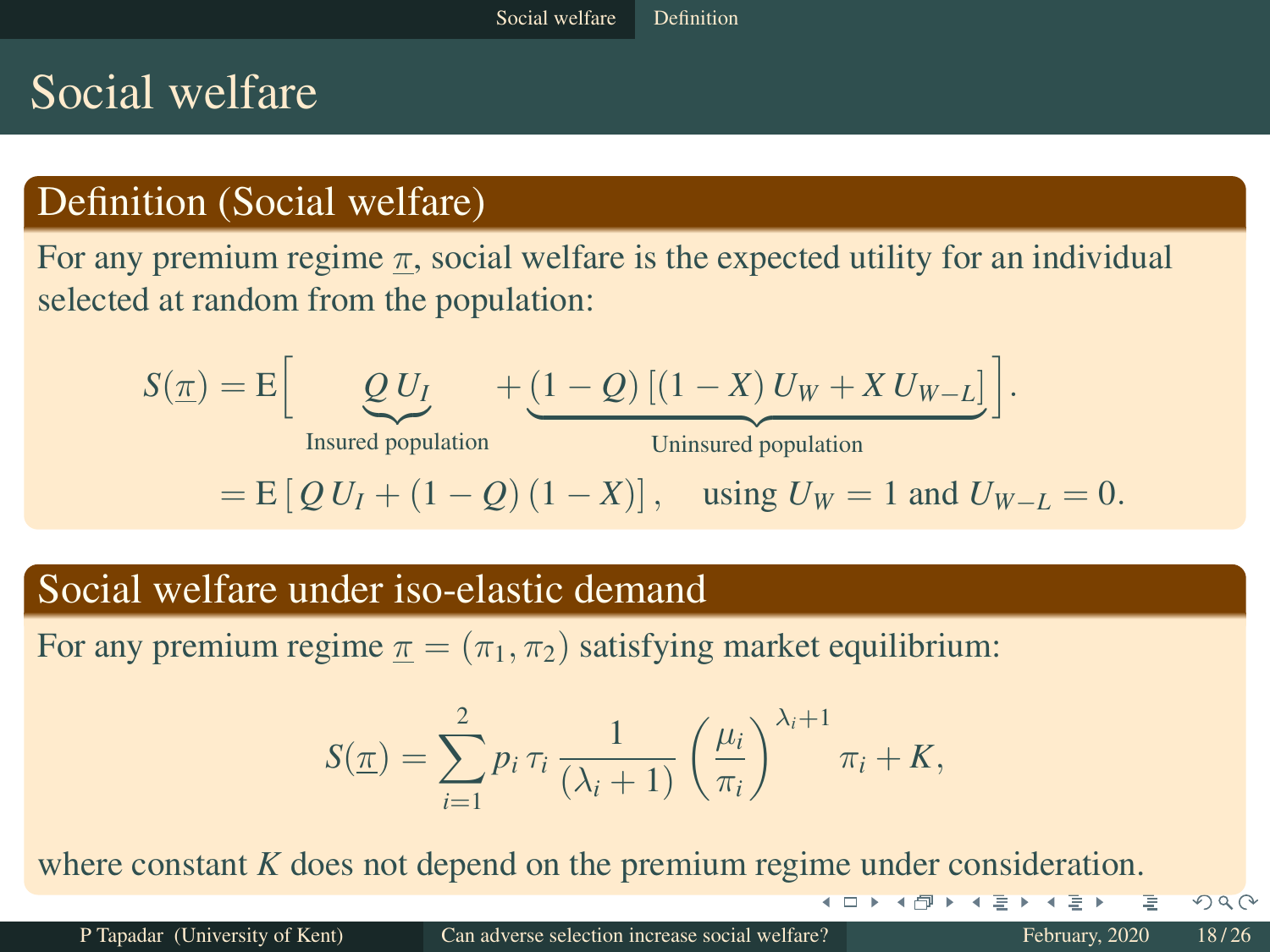## Iso-elastic demand with same demand elasticity



- $\bullet \ \lambda < 1 \Leftrightarrow S(\pi_0) > S(\mu) \Rightarrow$  Risk pooling is *better* than full risk classification.
- $\bullet \ \lambda > 1 \Leftrightarrow S(\pi_0) < S(\mu) \Rightarrow$  Risk pooling is *worse* than full risk classification.
- **Empirical evidence suggests**  $\lambda < 1$  in many insurance markets.

+ □ ▶

 $\Omega$ 

 $\Rightarrow$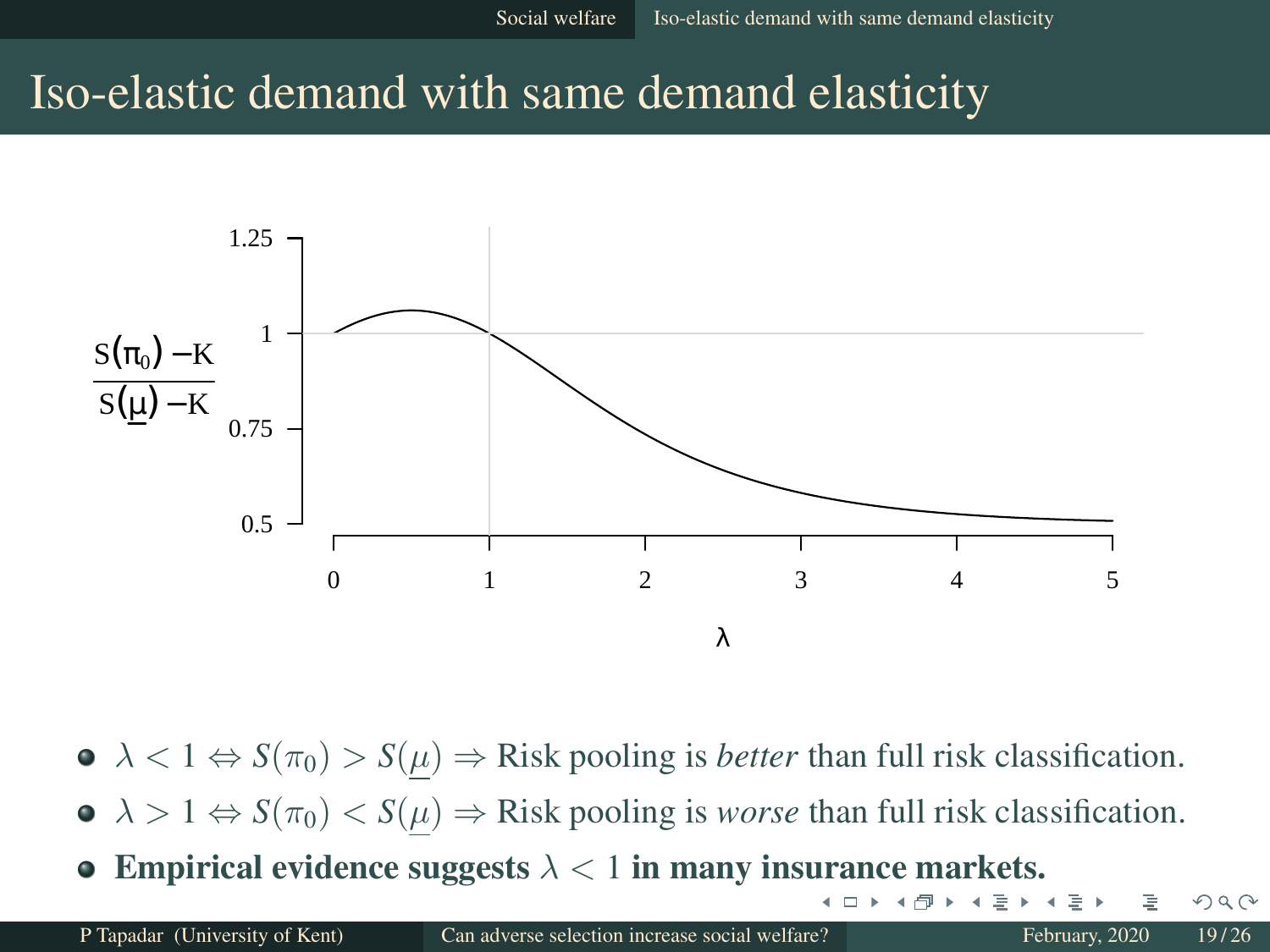# Iso-elastic demand with different demand elasticities



+ □

 $QQ$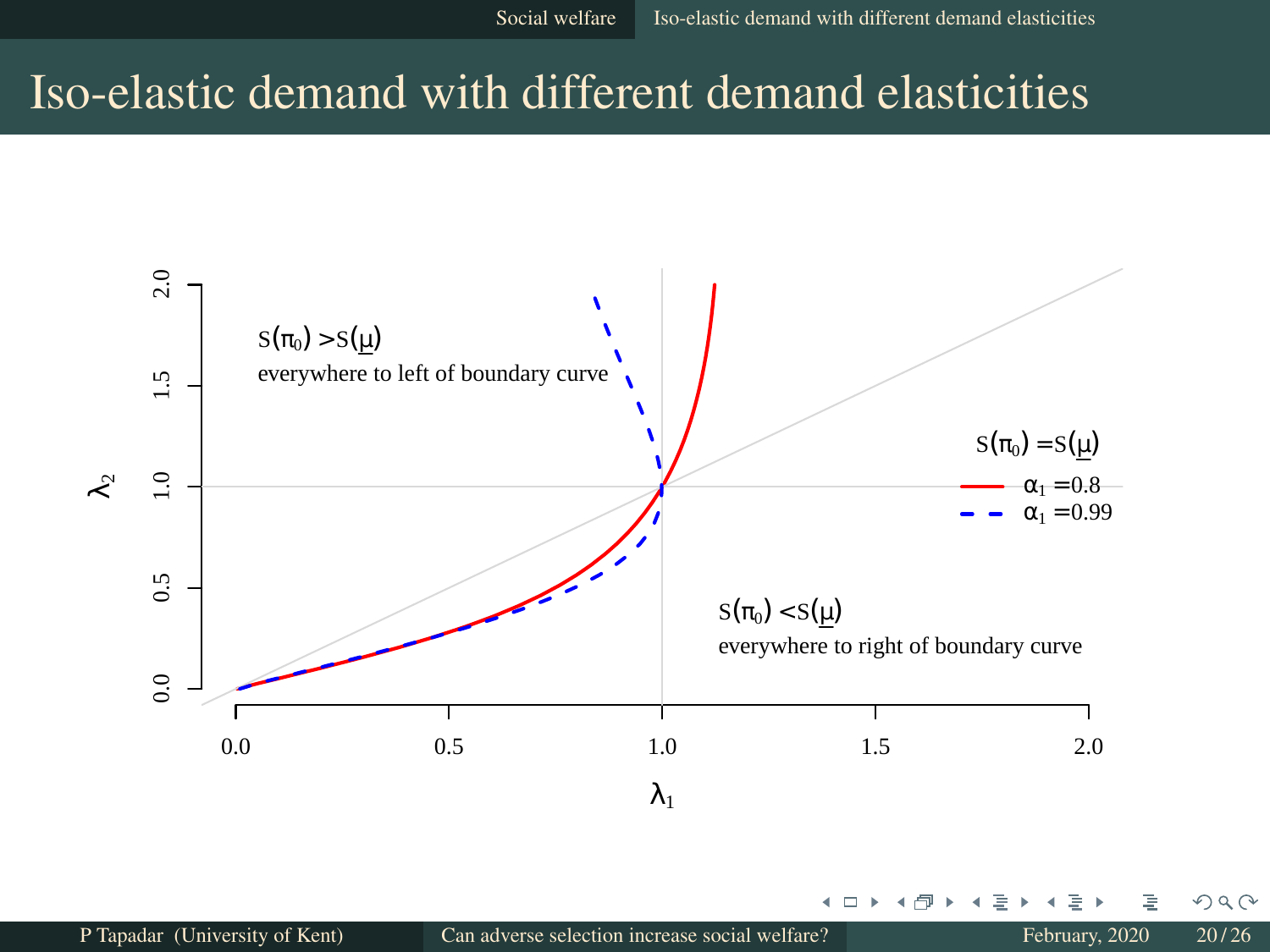# Iso-elastic demand with different demand elasticities



P Tapadar (University of Kent) Can adverse selection increase social welfare? February, 2020 21/26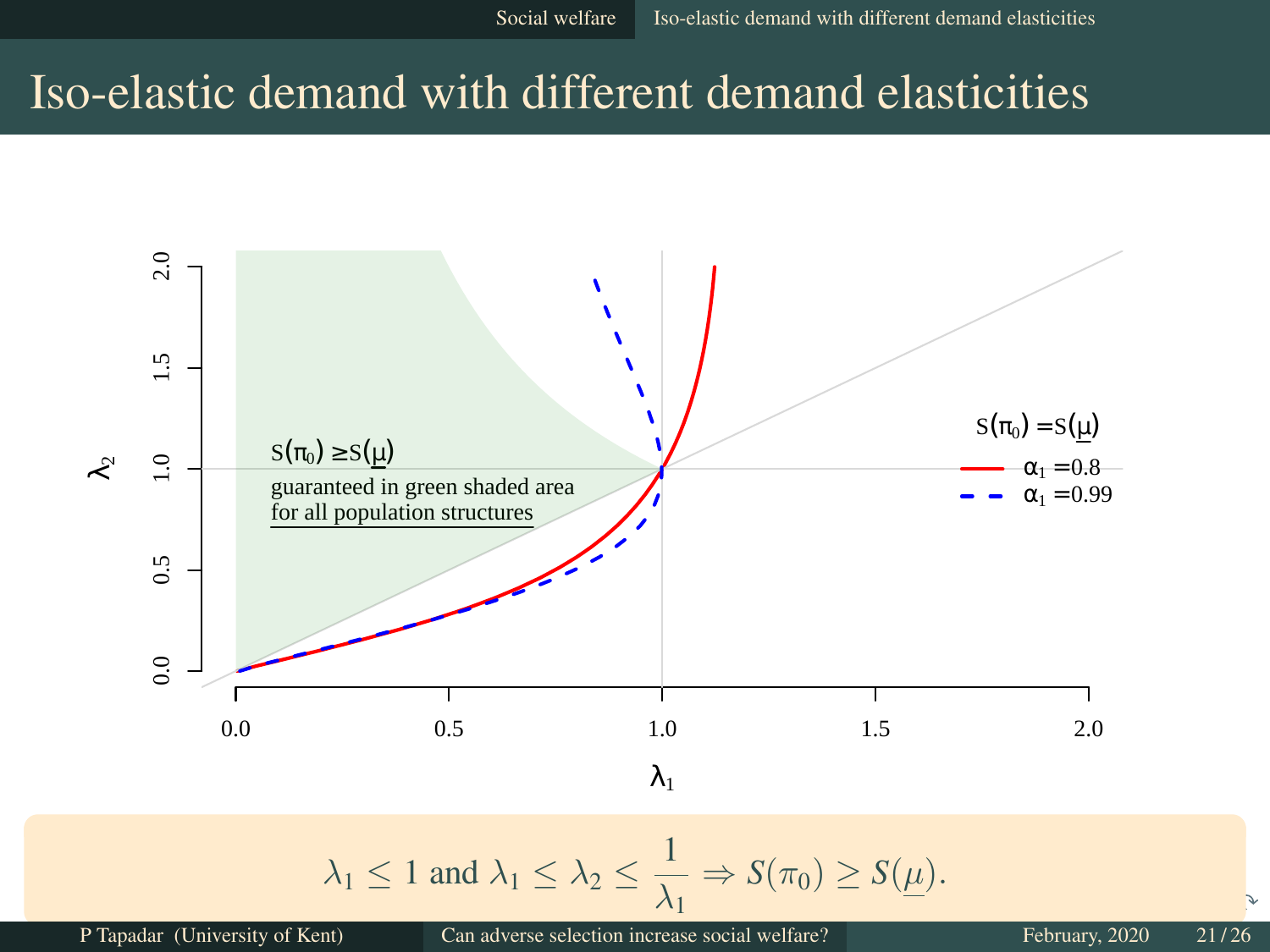# Iso-elastic demand with different demand elasticities

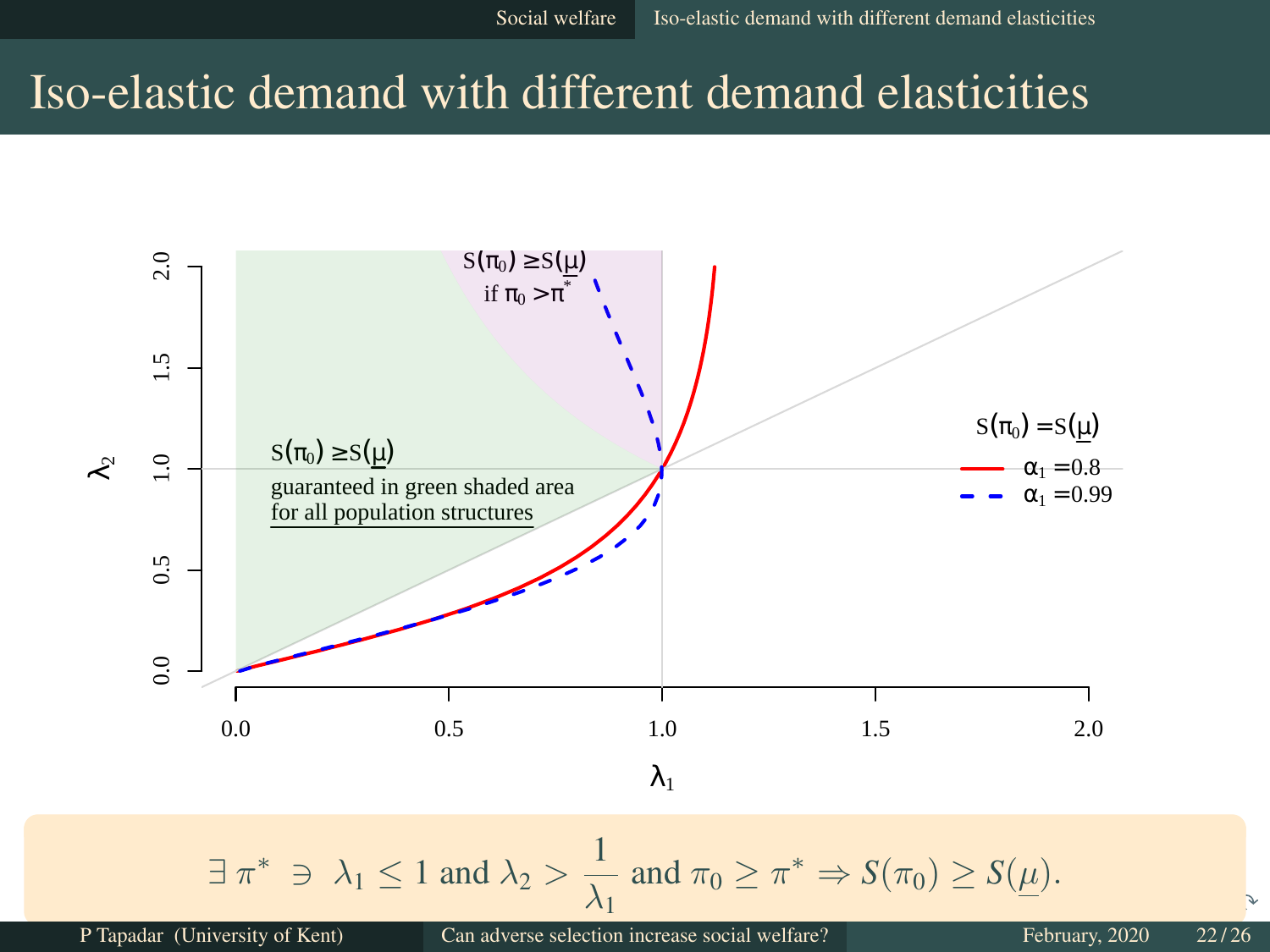# Generalisations

The results can be generalised:

- For any number of risk-groups  $n > 2$ .
- For full take-up of insurance by the high risk-group.
- For general insurance demand function using arc elasticity of demand.

 $\leftarrow$   $\Box$ 

 $\Omega$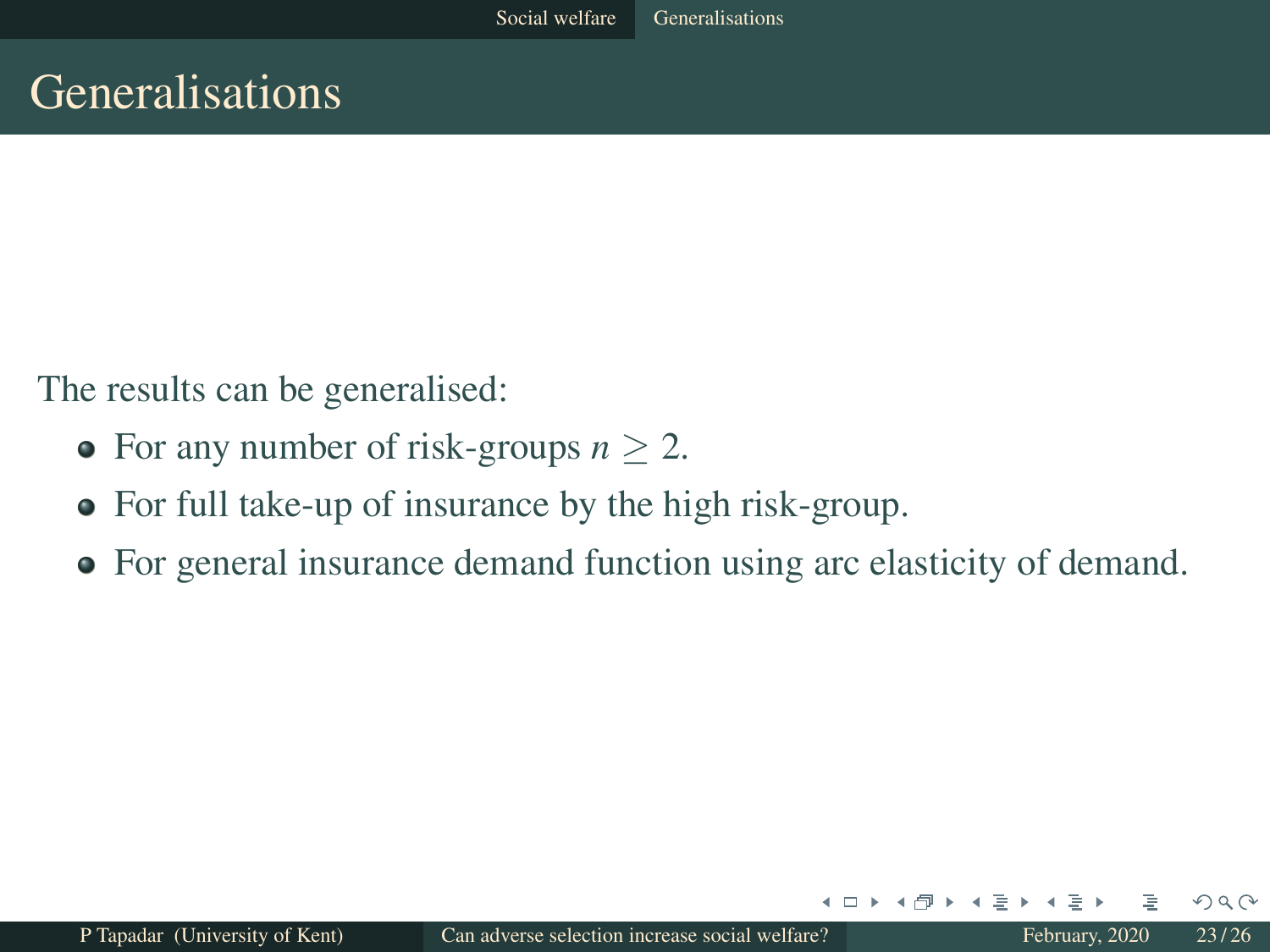## **Contents**

- Introduction  $\bullet$
- $\bullet$ Insurance demand
- $\bullet$ Insurance market
- Social welfare
- **•** Conclusions

 $\leftarrow$   $\Box$ 

 $\rightarrow$  $\Box$ 

 $\rightarrow$   $\equiv$   $\rightarrow$  $\blacktriangleleft$  $\Rightarrow$   $QQQ$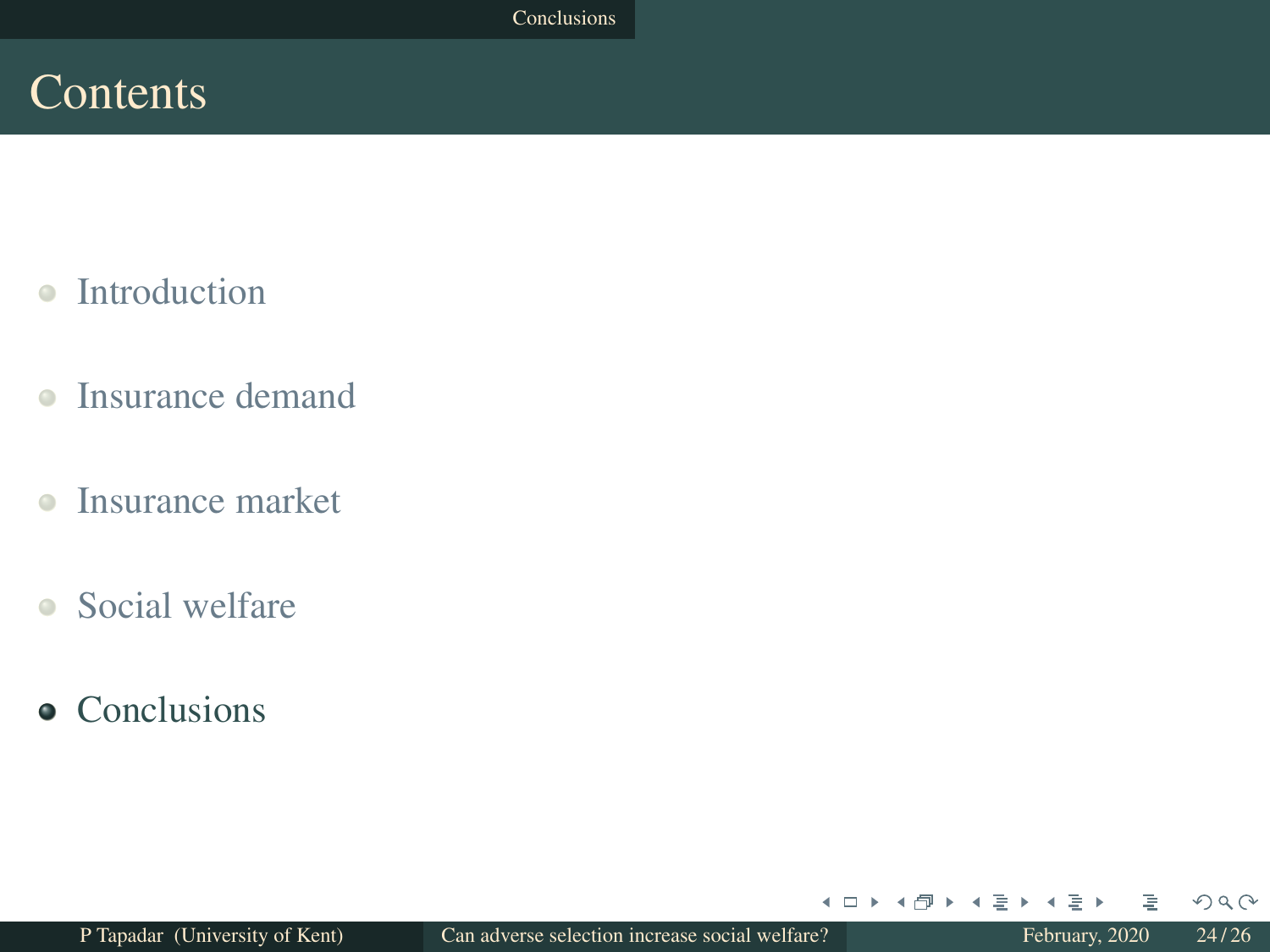Adverse selection need not always be adverse.

#### Restricting risk classification increases social welfare if:

 $\lambda \leq 1$ , when demand elasticity is the same for all risk-groups.  $\lambda_1$  < 1 and  $\lambda_1$  <  $\lambda_2$  < 1, when demand elasticities are different.

Empirical evidence suggests  $\lambda < 1$  in many insurance markets.

 $\Omega$